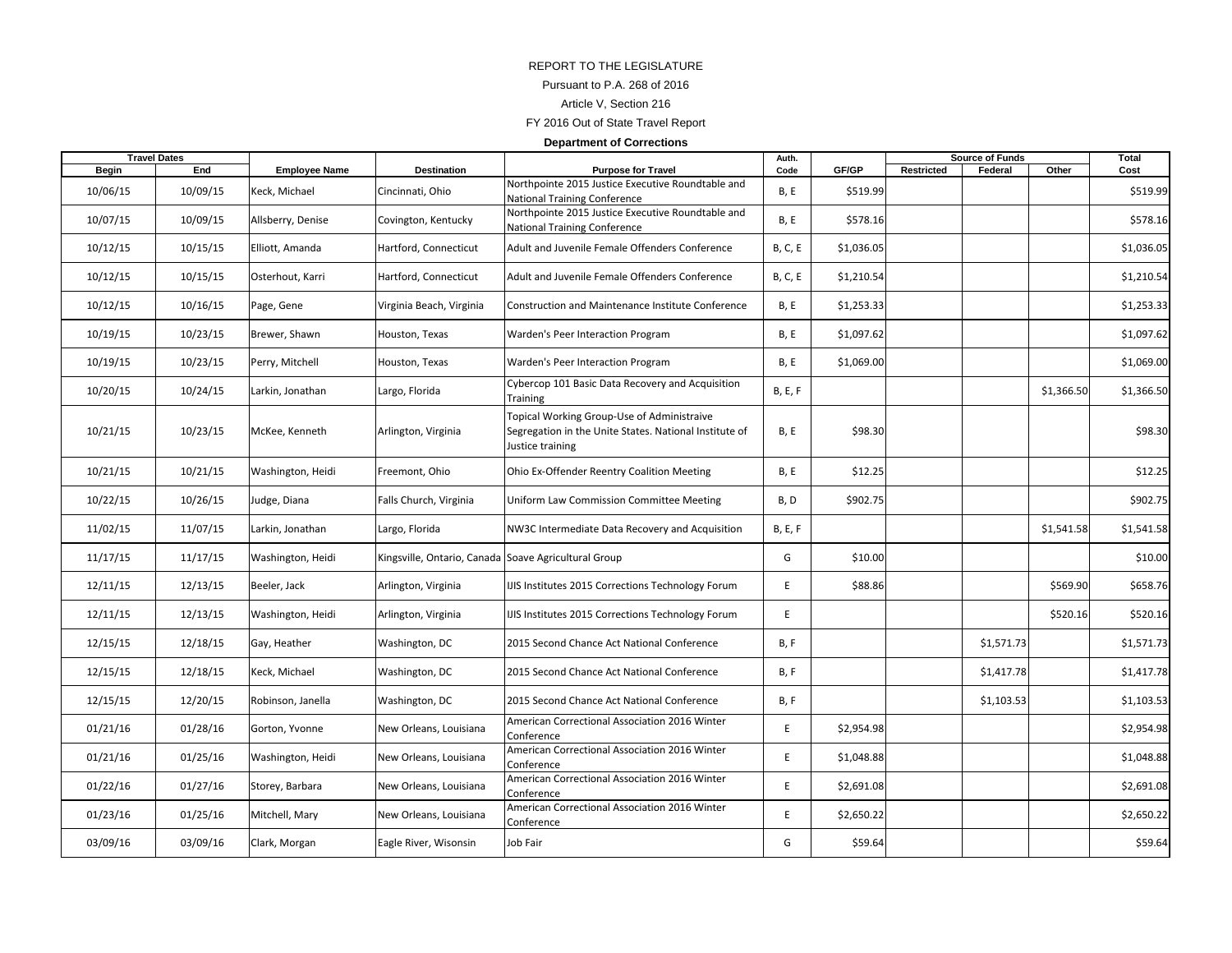## REPORT TO THE LEGISLATUREPursuant to P.A. 268 of 2016 Article V, Section 216 FY 2016 Out of State Travel Report **Department of Corrections**

|          | <b>Travel Dates</b> |                                   |                         |                                                              | Auth.          |            | <b>Source of Funds</b> |            |            | Total      |
|----------|---------------------|-----------------------------------|-------------------------|--------------------------------------------------------------|----------------|------------|------------------------|------------|------------|------------|
| Begin    | End                 | <b>Employee Name</b>              | Destination             | <b>Purpose for Travel</b>                                    | Code           | GF/GP      | Restricted             | Federal    | Other      | Cost       |
| 03/20/16 | 03/23/16            | Gay, Heather                      | Marksville, Louisiana   | 2016 International CEA Leadership Forum                      | D, E           | \$1,340.61 |                        | \$518.70   |            | \$1,859.31 |
| 03/20/16 | 03/25/16            | Krzyzak, Theresa                  | Daytona, Florida        | Advanced Undercover Techniques and Survival                  | B, E           | \$1,571.74 |                        |            |            | \$1,571.74 |
| 03/20/16 | 03/25/16            | Pruitt, Gregory                   | Daytona, Florida        | Advanced Undercover Techniques and Survival                  | <b>B, E</b>    | \$1,054.13 |                        |            |            | \$1,054.13 |
| 03/20/16 | 03/23/16            | Stewart, Aneka                    | Marksville, Louisiana   | 2016 International CEA Leadership Forum                      | D, E           | \$1,340.61 |                        | \$1,004.74 |            | \$2,345.35 |
| 04/05/16 | 04/08/16            | Lewis, Camara                     | Reno, Nevada            | 2016 Government Social Media Conference and Expo             | E              | \$1,497.91 |                        |            |            | \$1,497.91 |
| 04/10/16 | 04/16/16            | Butler, Todd                      | Sacramento, California  | <b>Certified PREA Audits</b>                                 | D              | \$1,716.75 |                        |            |            | \$1,716.75 |
| 04/10/16 | 04/16/16            | Gorton, Yvonne                    | Sacramento, California  | <b>Certified PREA Audits</b>                                 | D              | \$1,939.99 |                        |            |            | \$1,939.99 |
| 04/10/16 | 04/16/16            | Schiebner, James                  | Sacramento, California  | <b>Certified PREA Audits</b>                                 | D              | \$1,948.29 |                        |            |            | \$1,948.29 |
| 04/10/16 | 04/16/16            | Steece, Kris                      | Sacramento, California  | <b>Certified PREA Audits</b>                                 | D              | \$1,845.31 |                        |            |            | \$1,845.31 |
| 04/11/16 | 04/15/16            | Cline, Therese                    | Indianapolis, Indiana   | NCIA Training Conference                                     | C, E           |            | \$1,041.38             |            |            | \$1,041.38 |
| 04/17/16 | 04/20/16            | Mollitor, Michael                 | Pittsburg, Pennsylvania | <b>NCIA Training Conference</b>                              | C, E           | \$626.32   |                        |            |            | \$626.32   |
| 04/18/16 | 04/22/16            | Fleming, William                  | Atlanta, Georgia        | 2016 National Internet Crimes Against Children<br>Conference | <b>B, E, F</b> |            |                        |            | \$1,041.40 | \$1,041.40 |
| 04/18/16 | 04/22/16            | Gallagher, Richard                | Atlanta, Georgia        | 2016 National Internet Crimes Against Children<br>Conference | <b>B, E, F</b> |            |                        |            | \$910.66   | \$910.66   |
| 04/18/16 | 04/22/16            | Goldman, Julie                    | Atlanta, Georgia        | 2016 National Internet Crimes Against Children<br>Conference | <b>B, E</b>    | \$38.88    |                        |            | \$892.56   | \$931.44   |
| 04/18/16 | 04/22/16            | Johnston, Andrea                  | Atlanta, Georgia        | 2016 National Internet Crimes Against Children<br>Conference | <b>B, E, F</b> |            |                        |            | \$878.13   | \$878.13   |
| 04/18/16 | 04/22/16            | Larkin, Jonathan                  | Atlanta, Georgia        | 2016 National Internet Crimes Against Children<br>Conference | <b>B, E, F</b> |            |                        |            | \$972.82   | \$972.82   |
| 04/18/16 | 04/22/16            | Pigott, Danelle                   | Atlanta, Georgia        | 2016 National Internet Crimes Against Children<br>Conference | <b>B, E, F</b> |            |                        |            | \$887.57   | \$887.57   |
| 04/18/16 | 04/22/16            | Thomas, Gwen                      | Atlanta, Georgia        | 2016 National Internet Crimes Against Children<br>Conference | B, E           | \$115.56   |                        | \$940.32   |            | \$1,055.88 |
| 04/19/16 | 04/22/16            | Gettys, Lisa                      | Atlanta, Georgia        | 2016 National Internet Crimes Against Children<br>Conference | B, E           | \$40.00    |                        |            | \$913.32   | \$953.32   |
| 04/25/16 | 05/06/16            | Gallagher, Richard                | Orlando, Florida        | <b>IACIS</b>                                                 | B, E, F        |            |                        |            | \$1,955.83 | \$1,955.83 |
| 05/11/16 | 05/14/16            | Kramer, Holly                     | Dallas, Texas           | PRSA Employee Communications Conference                      | $\mathsf E$    | \$263.20   |                        |            |            | \$263.20   |
| 05/15/16 | 05/21/16            | Shepard (Wakefield),<br>Christine | Bakersfield, California | Certified PREA Audits                                        | D              | \$2,098.67 |                        |            |            | \$2,098.67 |
| 05/15/16 | 05/21/16            | Schiebner, James                  | Bakersfield, California | Certified PREA Audits                                        | D              | \$2,111.07 |                        |            |            | \$2,111.07 |
| 05/15/16 | 05/21/16            | Steece, Kris                      | Bakersfield, California | Certified PREA Audits                                        | D              | \$1,605.45 |                        |            |            | \$1,605.45 |
|          |                     |                                   |                         |                                                              |                |            |                        |            |            |            |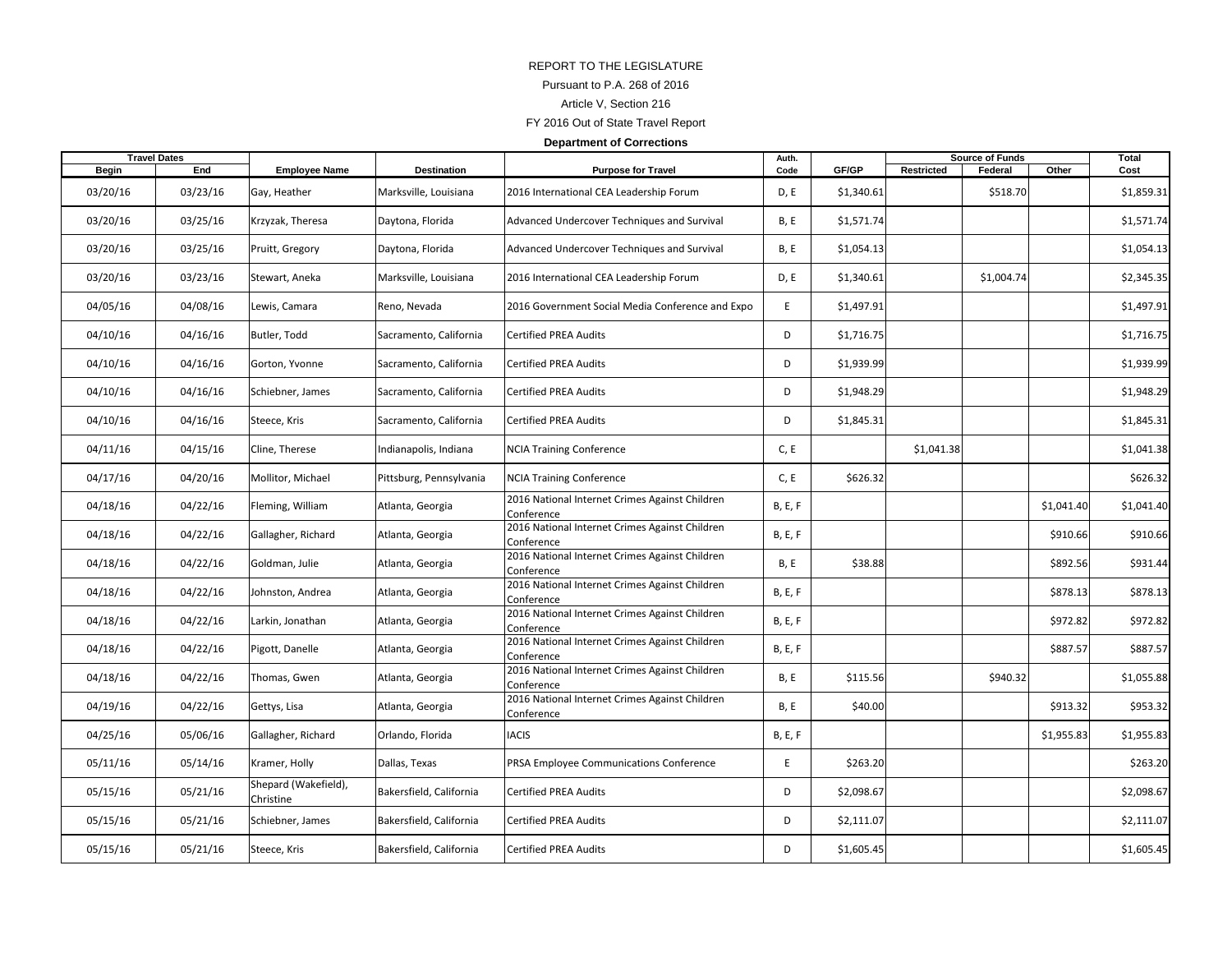## REPORT TO THE LEGISLATUREPursuant to P.A. 268 of 2016 Article V, Section 216 FY 2016 Out of State Travel Report **Department of Corrections**

| <b>Travel Dates</b> |          |                       |                                  |                                                                                               | Auth.          |            | <b>Source of Funds</b> |            |            | Total      |
|---------------------|----------|-----------------------|----------------------------------|-----------------------------------------------------------------------------------------------|----------------|------------|------------------------|------------|------------|------------|
| <b>Begin</b>        | End      | <b>Employee Name</b>  | Destination                      | <b>Purpose for Travel</b>                                                                     | Code           | GF/GP      | Restricted             | Federal    | Other      | Cost       |
| 05/15/16            | 05/22/16 | Storey, Barbara       | Bakersfield, California          | <b>Certified PREA Audits</b>                                                                  | D              | \$2,473.67 |                        |            |            | \$2,473.67 |
| 05/23/16            | 05/27/16 | DeAngelo (Kipp), Jodi | Huntsville, Texas                | Wardens Peer Interaction Program                                                              | <b>B, E</b>    | \$1,050.41 |                        |            |            | \$1,050.41 |
| 05/23/16            | 05/27/16 | Mackie, Thomas        | Huntsville, Texas                | Wardens Peer Interaction Program                                                              | <b>B, E</b>    | \$976.16   |                        |            |            | \$976.16   |
| 05/29/16            | 06/01/16 | Beaman, Joseph        | Cincinnati, Ohio                 | National Association of Extradition Officials                                                 | B, E           | \$508.82   |                        |            |            | \$508.82   |
| 05/31/16            | 06/05/16 | Reeves-Cook, Denice   | Anaheim, California              | Veteran Treatment Court Mentor Program                                                        | <b>B, E</b>    | \$400.00   |                        |            | \$2,300.00 | \$2,700.00 |
| 06/04/16            | 06/08/16 | Pigott, Danelle       | Myrtle Beach, Sourth<br>Carolina | 2016 Techno Security & Forensic Invesigations<br>Conference                                   | <b>B, E, F</b> |            |                        |            | \$1,096.83 | \$1,096.83 |
| 06/05/16            | 06/10/16 | Levens, Charles       | Glynco, Georgia                  | US Marshal Service Fugitive Investigators Course                                              | <b>B, E</b>    | \$549.80   |                        |            |            | \$549.80   |
| 06/11/16            | 06/19/16 | Storey, Barbara       | Blythe, California               | <b>Certified PREA Audits</b>                                                                  | D              | \$2,183.78 |                        |            |            | \$2,183.78 |
| 06/12/16            | 06/18/16 | Butler, Todd          | Blythe, California               | <b>Certified PREA Audits</b>                                                                  | D              | \$1,846.46 |                        |            |            | \$1,846.46 |
| 06/12/16            | 06/18/16 | Nevins, Khristopher   | Blythe, California               | <b>Certified PREA Audits</b>                                                                  | D              | \$1,881.31 |                        |            |            | \$1,881.31 |
| 06/12/16            | 06/18/16 | Silsbury, Matthew     | Blythe, California               | <b>Certified PREA Audits</b>                                                                  | D              | \$1,216.09 |                        |            |            | \$1,216.09 |
| 07/27/16            | 07/29/16 | Barsch, Tim           | Alexandria, Virginia             | 2016 GED Testing Service Annual Conference                                                    | D, E           | \$1,004.97 |                        |            |            | \$1,004.97 |
| 07/27/16            | 07/29/16 | Costello, Tony        | Alexandria, Virginia             | 2016 GED Testing Service Annual Conference                                                    | D, E           | \$300.20   |                        | \$700.39   |            | \$1,000.59 |
| 07/30/16            | 08/03/16 | Bodell, Belle         | Long Beach, California           | 71st Annual International CEA Conference and Training<br>Event                                | D, E           | \$513.84   |                        | \$1,111.87 |            | \$1,625.71 |
| 07/30/16            | 08/03/16 | Featherstone, Laquita | Long Beach, California           | 71st Annual International CEA Conference and Training<br>Event                                | D, E           | \$513.84   |                        | \$1,844.72 |            | \$2,358.56 |
| 07/30/16            | 08/03/16 | Gay, Heather          | Long Beach, California           | 71st Annual International CEA Conference and Training<br>Event                                | D, E           | \$513.84   |                        | \$248.91   |            | \$762.75   |
| 08/03/16            | 08/04/16 | Wallace, Melody       | Cincinnati, Ohio                 | Attended oral argument for Federal Habeas case being<br>heard in 6th Circuit Court of Appeals | $\overline{A}$ | \$197.66   |                        |            |            | \$197.66   |
| 08/04/16            | 08/08/16 | Gulick, Lia           | Boston, Massachusetts            | American Correctional Association Summer<br>Conference                                        | B, E           | \$1,343.63 |                        |            |            | \$1,343.63 |
| 08/04/16            | 08/08/16 | Sherry, Jeri-Ann      | Boston, Massachusetts            | American Correctional Association Summer<br>Conference                                        | <b>B, E</b>    | \$1,352.11 |                        |            |            | \$1,352.11 |
| 08/04/16            | 08/10/16 | Washington, Heidi     | Boston, Massachusetts            | American Correctional Association Summer<br>Conference                                        | <b>B, E</b>    | \$1,612.40 |                        |            |            | \$1,612.40 |
| 08/05/16            | 08/08/16 | Gay, Heather          | Boston, Massachusetts            | American Correctional Association Summer<br>Conference                                        | <b>B, E</b>    | \$440.96   |                        |            |            | \$440.96   |
| 08/05/16            | 08/08/16 | Robinson, Janella     | Boston, Massachusetts            | American Correctional Association Summer<br>Conference                                        | B, E           | \$1,339.55 |                        |            |            | \$1,339.55 |
| 08/23/16            | 08/26/16 | LaMontagne, Linsey    | Cincinnati, Ohio                 | Regional Judicial Opioid Initiative                                                           | <b>B, C, E</b> | \$288.53   |                        |            |            | \$288.53   |
| 09/19/16            | 09/19/16 | Harris, Wendy         | Sidney, Ohio                     | Subpeona to court for old ICOTS case                                                          | A              | \$219.78   |                        |            |            | \$219.78   |